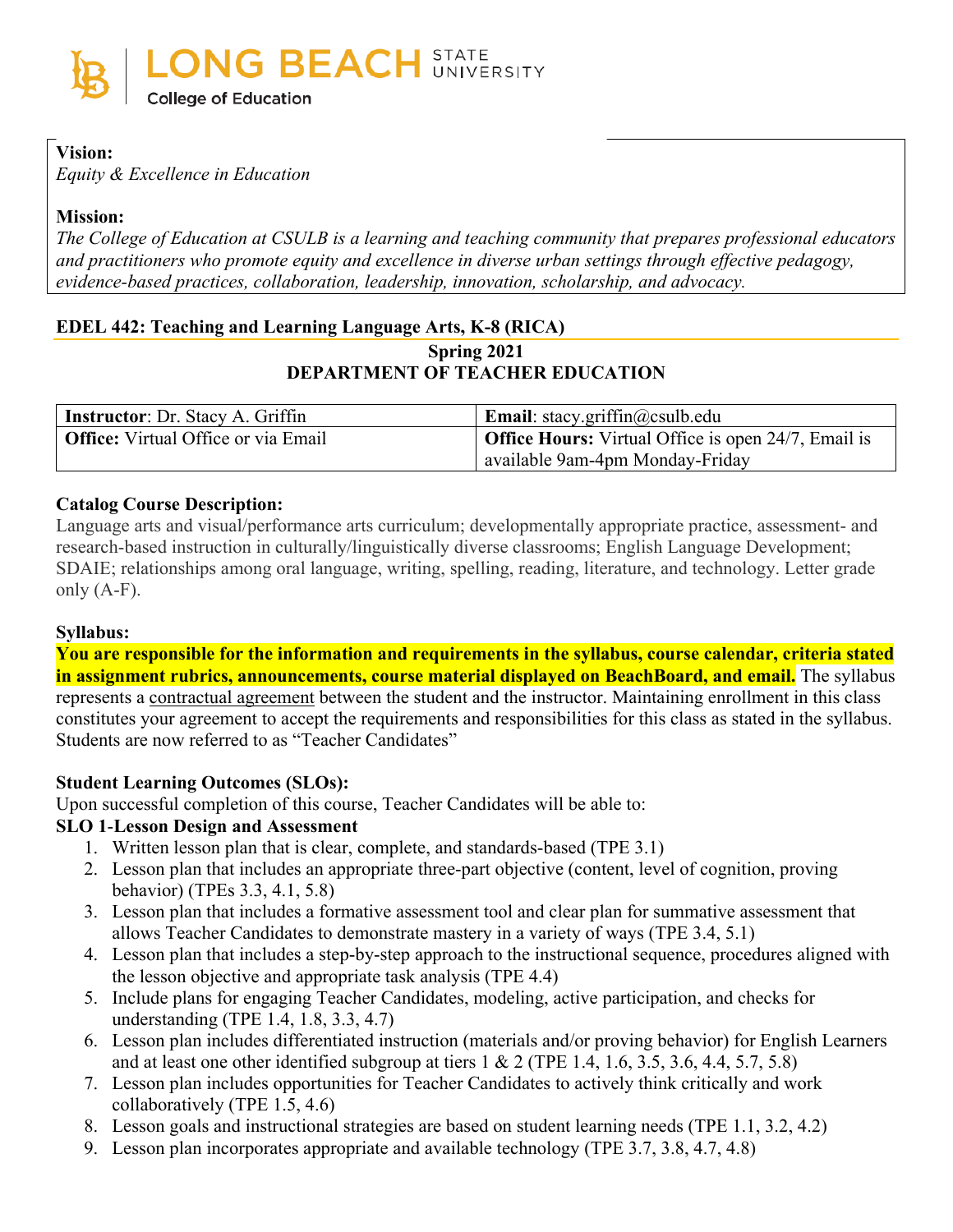## **SLO 2**-**Lesson Implementation and Assessment**

- 1. Lesson is taught in alignment with specified standards (TPE 4.3)
- 2. Objective/Learning Target is clearly communicated to all Teacher Candidates (TPE 3.1, 3.2, 4.4)
- 3. Materials are prepared and utilized effectively (TPE 4.3)
- 4. Appropriate pacing is used to teach the lesson and monitor for student learning (TPE 1.5, 4.3, 4.4, 4.7)
- 5. A variety of questioning and active participation (overt and covert) strategies are used throughout the lesson (TPE 4.3)
- 6. The results of active participation strategies are used to make adjustments to the instruction (TPE 1.8, 5.1, 5.2)
- 7. Teacher Candidates are engaged in self-assessment (TPE 4.5, 5.3)
- 8. Uses appropriate wait time during questioning (1.5, 1.6)
- 9. Effectively implements appropriate and available technology (TPE 3.7, 3.8, 4.7, 4.8, 5.3)

## **SLO 3**-**Classroom Management and Environment**

- 1. Teaches, reteaches, or reinforces rules, procedures, and routines (TPE 2.1, 2.2, 2.6)
- 2. Applies appropriate reinforcement techniques throughout the lesson (structure, approximation, extinction, consequences) (TPE 2.3, 2.5)
- 3. Effectively implements proactive and positive classroom management techniques (TPE 2.1, 2.3, 2.5, 2.6)
- 4. Implements appropriate strategies to maintain student motivation (TPE 1.3, 2.3, 2.5, 2.6)

## **SLO 4**-**Professionalism**

- 1. Arrives on-time and prepared to engage in instruction (TPE 6.8)
- 2. Conducts regular reflection on performance (TPE 6.1)
- 3. Establishes professional learning goals (TPE 6.3)
- 4. Learns to communicate effectively and collaborate with all stakeholders (other teachers, administrators, support staff, parents, community members) (TPE 6.4)
- 5. Models ethical conduct of teaching professionals, including use of technology and digital media (TPE 6.5, 6.6)
- 6. Learns how to engage with parents (TPE 1.2, 2.6, 5.5, 6.4)

## **Required Texts/Course Materials:**

- Boyd-Batstone, P. (2015). *Teaching ELLs to read: Strategies to meet the common core (K-5)*. London, England: Routledge. ISBN: 9781138017696
- Griffin, S. A. (2020). *Teaching and learning language arts from a diverse perspective: An anthology.* ISBN: 978-1-7935-3633-4. Available at: [https://store.cognella.com/82452-1C-001](https://nam12.safelinks.protection.outlook.com/?url=https%3A%2F%2Fstore.cognella.com%2F82452-1C-001&data=04%7C01%7Cstacy.griffin%40csulb.edu%7Cade629eb648f4cf7d71508d8a08ad48d%7Cd175679bacd34644be82af041982977a%7C0%7C0%7C637435865439420000%7CUnknown%7CTWFpbGZsb3d8eyJWIjoiMC4wLjAwMDAiLCJQIjoiV2luMzIiLCJBTiI6Ik1haWwiLCJXVCI6Mn0%3D%7C1000&sdata=eGo%2BoyqIHtEkcHjRF2tkiks8I%2BAnl7Fr7w9EYcT73nw%3D&reserved=0)

**If you experience any difficulties**, please email [orders@cognella.com](mailto:orders@cognella.com) or call 858-552-1120 ext. 503.

## **Supplemental Readings:**

- California State Department of Education (2002). *Visual and performing arts framework for California Public Schools, K-12*.<https://www.cde.ca.gov/be/st/ss/index.asp>
- California Common Core State Standards English Language Arts. <http://www.cde.ca.gov/be/st/ss/documents/finalelaccssstandards.pdf>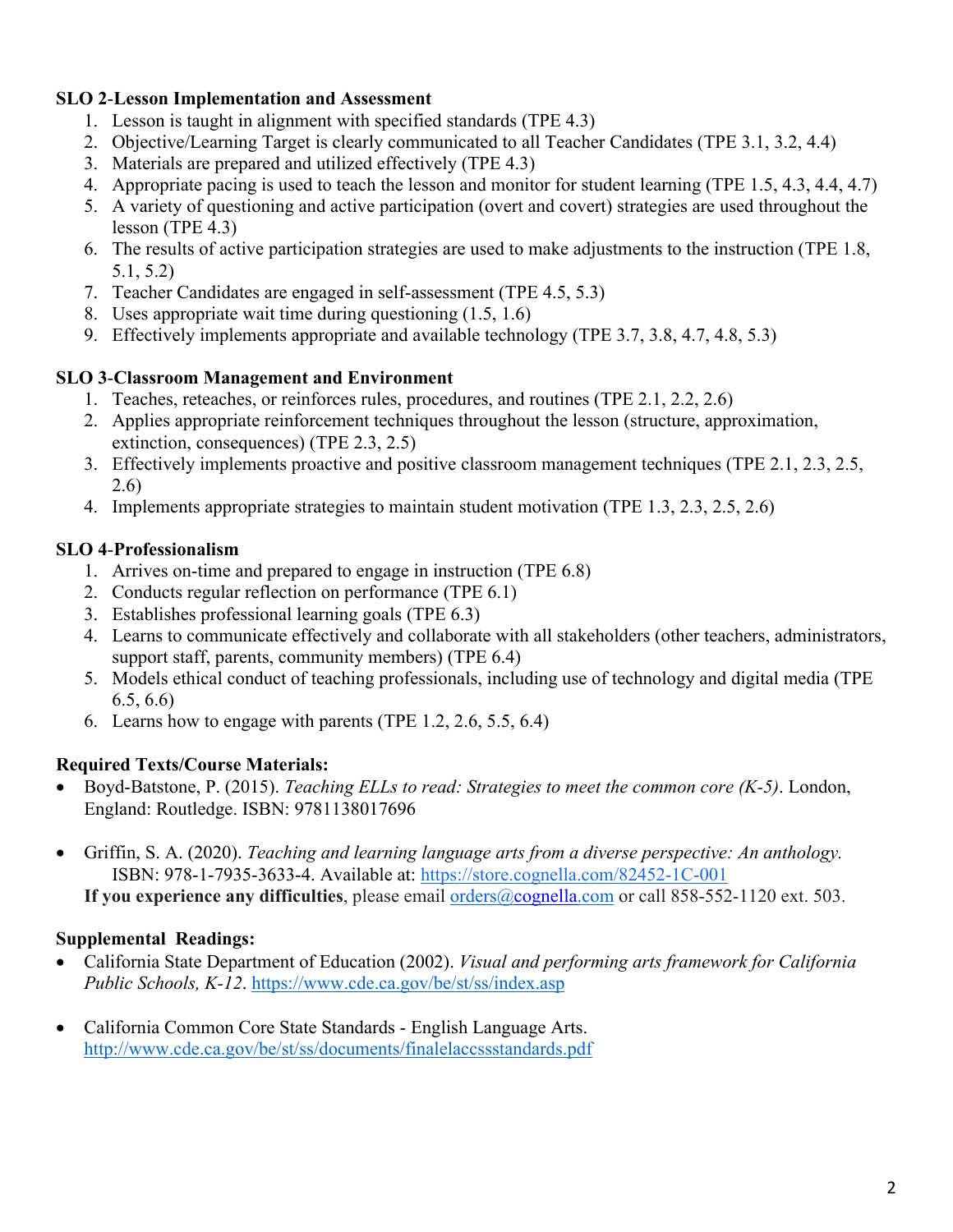## **Recommended Texts:**

- Cox, C. (2014). Seventh Edition. *Teaching language arts: A student- and response-centered classroom.* Boston, MA: Allyn & Bacon. ISBN: 9780133066807
- Zarrillo, J. (2011). *Ready for revised RICA*: A test preparation guide for California's Reading Instruction Competence Assessment. Columbus, Ohio: Merrill/Prentice Hall. ISBN: 9780137008681

## **Mode of Delivery and Technical Requirements:**

**This course is completely asynchronous which means that there will be no Zoom sessions.** Private or small group Zoom sessions are not an option because it would not be equitable to all teacher candidates enrolled in the course. All documents for the semester have been posted on BeachBoard. Asynchronous classes allow you to work on your own time and at your own pace, as long as you adhere to posted deadlines. Self-motivated and disciplined teacher candidates can thrive in this learning environment. Each participant must be willing to take a proactive approach to learning. Your professor is the facilitator for the class. If you prefer face-to-face learning, it is recommended that you enroll in a synchronous version of this course. This section has always been asynchronous.

## **Technology:**

- The class will be using BeachBoard D2L for communication, dissemination of course materials, and access to web-based resources.

- All Teacher Candidates must sign-up for BeachBoard access via their CSULB Internet account. Login at http://beachboard.csulb.edu

- You will also be able to access email free of charge via [https://daf.csulb.edu/email/.](https://daf.csulb.edu/email/) You need to use your CSULB email account for all correspondence.

- Recommended browsers: For Windows PC-Internet Explorer; For Mac-Safari.

## **Technical Assistance: Please do not email the instructor with technology issues.**

For BeachBoard, please contact the Technology Help Desk using their online form – [http://web.csulb.edu/divisions/aa/academic\\_technology/thd/contact/](http://web.csulb.edu/divisions/aa/academic_technology/thd/contact/) or by phone at (562) 985-4959 or visit them on campus in the Academic Service (AS) building, room 120.

## **Computer Access:**

The university is expected to provide an in-person computer lab in the University Student Union during 2020- 21 and the opportunity to borrow laptops and/or wi-fi hotspots, if needed.

## **BeachBoard Access:**

To access this course on BeachBoard - <https://bbcsulb.desire2learn.com/> you will need access to the Internet and a supported Web browser (Firefox is the recommended browser). You log in to BeachBoard <https://bbcsulb.desire2learn.com/> with your CSULB Campus ID and BeachID password. Bookmark this link for future use, or you can always access it by going to CSULB - [http://www.csulb.edu/'](http://www.csulb.edu/)s homepage and clicking on the BeachBoard link at the top of the page. Once logged in to BeachBoard, you will see the course listed in the My Courses widget on the right; click on the title to enter the course.

## **Course Communication:**

- **Please do not** email the instructor or classmates through BeachBoard; messages will go to a spam folder. Send emails directly through your browser.
- When contacting the instructor, **include the title and section of the course** you are inquiring about as the title of your message. Be sure to use professional language for all correspondence (Ex. Dear Dr. Griffin, My name is and I am enrolled in class/section number. I have a question about  $\cdot$ .) **When emailing, you are required to use your CSULB account.**
- We will use BeachBoard to make announcements, communicate information, post assignments and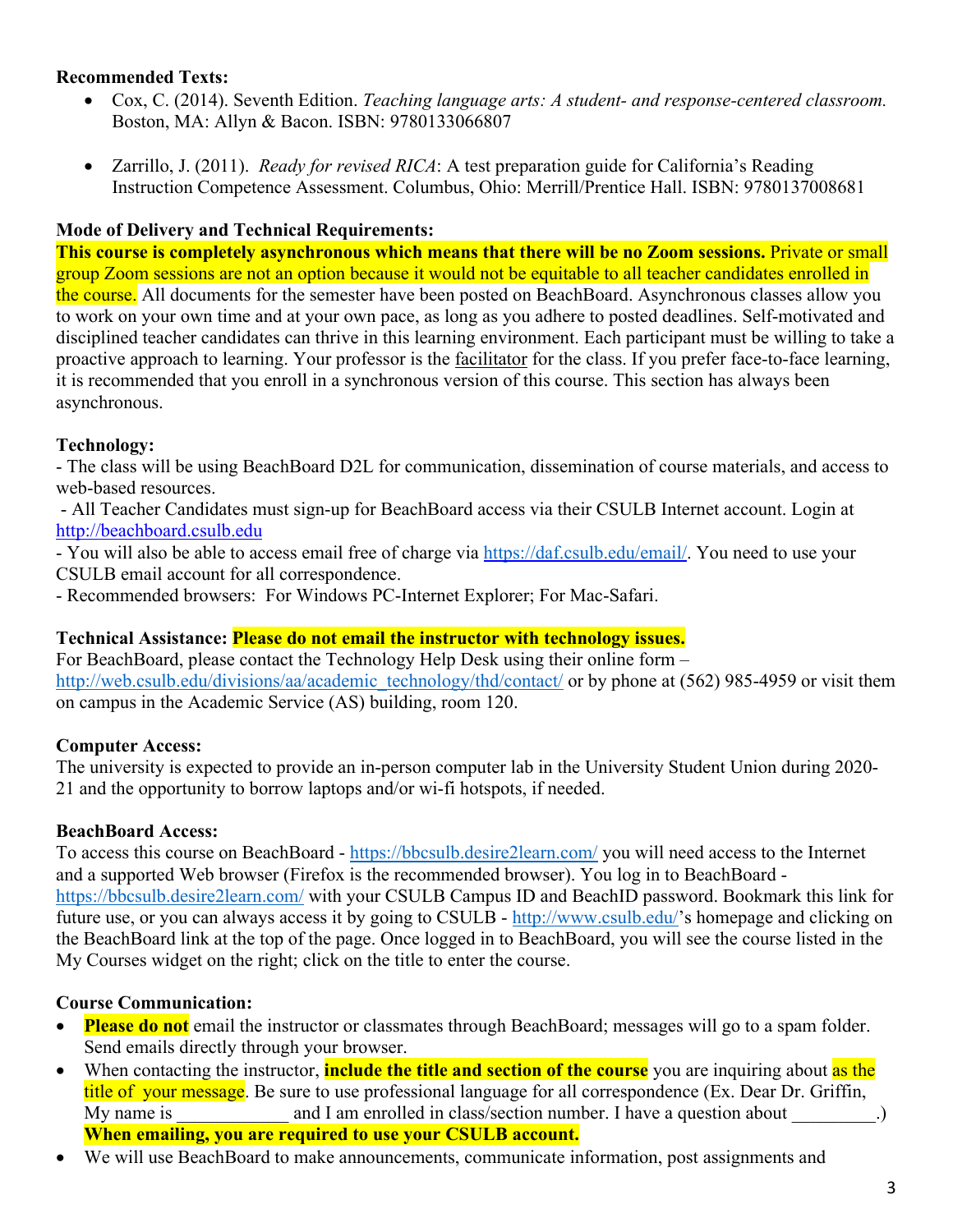corresponding due dates, and discuss course-related topics. Please note: It is the student's responsibility to *check BeachBoard a minimum of twice per week*, as it will contain important information about upcoming class assignments, activities, and other elements of the course. Students must also *check their CSULB email accounts a minimum of twice per week* to receive important communications about the course from the instructor or other enrolled students.

- Teacher Candidates may post questions to the *Virtual Office* on BeachBoard.
- Teacher Candidates may email the instructor, Monday Friday (9:00am-4:00pm). **The instructor is not obligated to respond to emails or questions in the** *Virtual Office* **outside of the hours posted. The instructor does not work on weekends.**

## **Course Policies:**

## **Plagiarism/Academic Integrity Policy**

There is zero tolerance for cheating, plagiarism, or any other violation of academic integrity in this course. Work submitted is assumed to be original unless your source material is documented using proper citations. Using the ideas or words of another person, even a peer or a web site, as if it were your own, constitutes plagiarism. It is your responsibility to review the University policy on [Cheating and](http://catalog.csulb.edu/content.php?catoid=5&navoid=369#cheating-and-plagiarism) Plagiarism that governs your participation in courses at CSULB.

## **University Withdrawal Policy**

Class withdrawals during the final 3 weeks of instruction are not permitted except for a very serious and compelling reason such as accident or serious injury that is clearly beyond the student's control and the assignment of an Incomplete grade is inappropriate (see [Grades\)](http://www.csulb.edu/depts/enrollment/student_academic_records/grading.html). Application for withdrawal from CSULB or from a class must be filed by the student [online,](https://www.csulb.edu/student-records/dropping-and-withdrawing) whether or not the student has ever attended the class; otherwise, the student will receive a grade of "WU" (unauthorized withdrawal) in the course. View the CSULB guidelines on [Dropping and Withdrawal](https://www.csulb.edu/student-records/dropping-and-withdrawing#:%7E:text=Policy,after%20separation%20from%20the%20university.) for more detailed information.

## **Special Needs Accommodations**

*Students with a disability or medical restriction who are requesting a classroom or academic accommodation should contact the Bob Murphy Access Center (BMAC) located in the Student Success Center, #110, or by phone at 562-985-5401 or via email at [BMAC@csulb.edu.](mailto:BMAC@csulb.edu) The BMAC will work with the student to identify a reasonable accommodation in partnership with appropriate academic offices and medical providers. We encourage students to reach out to BMAC as soon as possible. It is the student's responsibility to notify the instructor in advance of the need for accommodation related to a university-verified disability.* If you require accommodations you must advise the instructor on the first day of class.

## **Additional Information:**

## **Student Support Services**

The Division of Student Affairs has prepared a helpful guide, [Student Resources During COVID-19.](https://rb.gy/ql7w8j) A full list of student support services is also available on the [Programs and Services](http://web.csulb.edu/divisions/students/programs.html) website. All units and programs are offering services, primarily in a virtual format; visit individual websites for up-to-date contact information.

Students who are facing challenges resulting in housing and/or food insecurity are urged to contact the [Basic](http://web.csulb.edu/divisions/students/basic_needs_program/index.html)  [Needs Program.](http://web.csulb.edu/divisions/students/basic_needs_program/index.html) Students may also email [supportingstudents@csulb.edu](mailto:supportingstudents@csulb.edu) or call (562)985-2038*.*

## **Course Evaluation Components and Grading:**

## **Grading and Late Work/Make-up Policy**

- All assignments are to be typed in Microsoft Word and formatted using Times New Roman, 12-point font, double-spaced, and 1" margins.
- All assignments are to be uploaded to BeachBoard except when otherwise indicated.
- Assignments are performance-based and graded according to specific criteria as stated on Assignment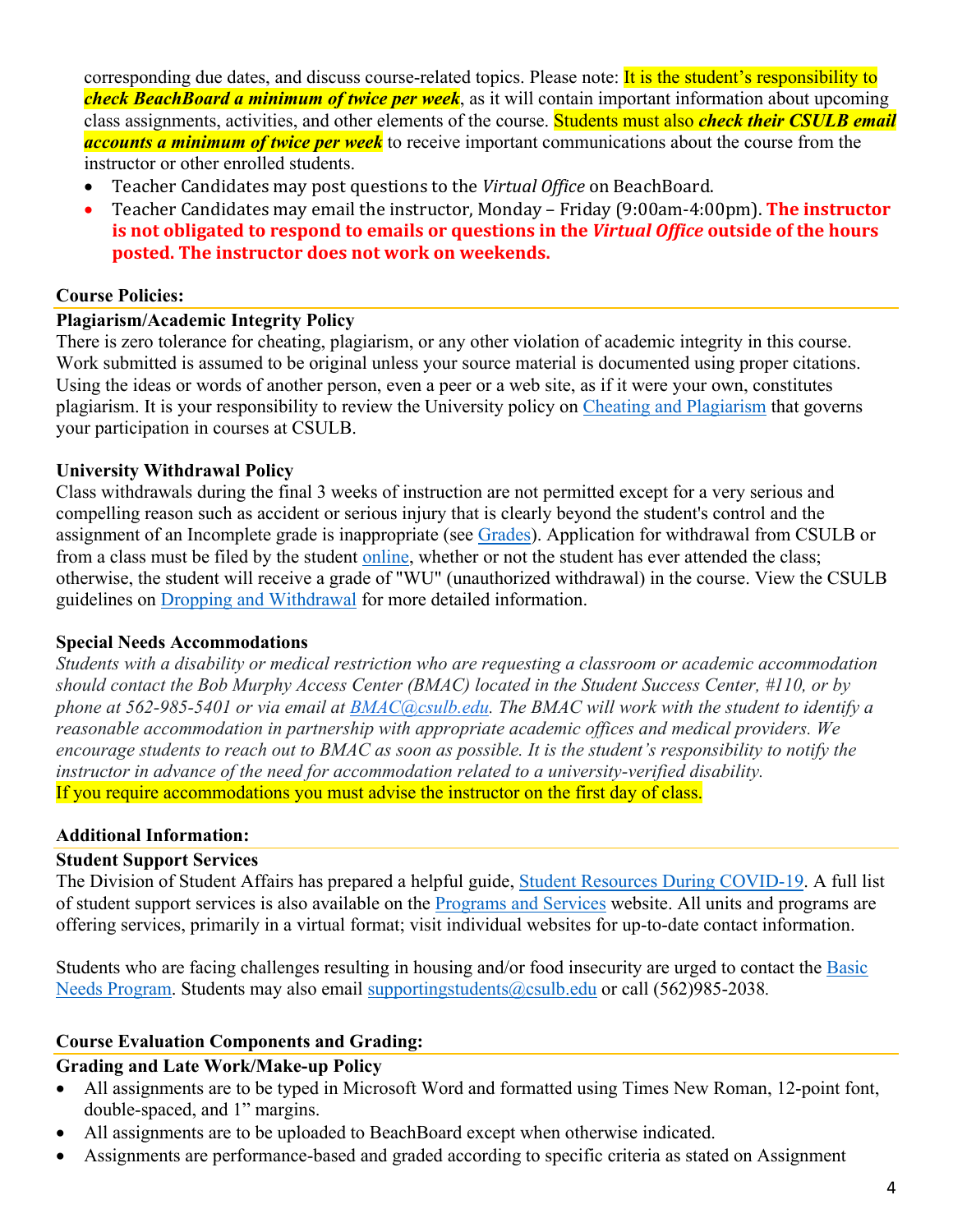Rubrics.

- Prior to doing any assignment, use the rubric as a checklist for your work.
- The instructor is more than willing to clarify any questions about assignment criteria.
- **Partial or off-topic assignments will not be accepted for grading.**
- Late submissions, within one week of the deadline, will be penalized by 20%.
- **No late assignments will be accepted 7 days after the initial due date or one week before the final day of class, or thereafter.**
- Keep a copy of each assignment for your own records.

At the instructor's discretion, students will be given the opportunity to resubmit up to two (2) assignments for a higher grade. No late papers, off-topic, or incomplete assignments are eligible for rewriting. Inattention to the assignment criteria in the rubric sheet disqualifies a paper for rewriting. Resubmitted assignments are not eligible for full credit and will receive a penalty of a 20% deduction. Students choosing to rewrite an assignment will have a one-week deadline.

## **DESCRIPTION OF ASSIGNMENTS**

## **In our course you will conduct a literature study. That means that you will use ONE picture book for ALL assignments throughout the semester.**

## **All assignments are due on or before 11:59pm on the dates stated on the course calendar.**

## **Discussion Board:**

- There are six groups under each prompt (you must click on the Week in blue to access the groups).
- Teacher Candidates will respond to a prompt on the Discussion Board by 11:59pm each Wednesday in a group.
- Teacher Candidates will respond to a minimum of two other classmate's posts (in their group) by 11:59pm that Friday.
- Teacher Candidates will read all posts in their group.
- Beginning Week Two and for the remainder of the semester, you will join a new group to respond to a Discussion Board prompt and interact with other members of your small community.
- Groups are not assigned. You may choose which one to join each week.
- There is a limit of five individuals per team.
- Remember to switch groups each week so that you have the opportunity to engage in discourse with different people and read different perspectives.

## **ELD Lesson:**

- Alternative assignment due to pandemic: You will design and record yourself delivering a section of your ELD lesson to a family member/friend's child (TK-8) or with a partner from our course. The person you work will be referred to as a "focus student".
- Teacher Candidates will record themselves teaching one portion of the lesson (approximately 5-7) minutes). Upload the video to YouTube and add the link at the bottom of your lesson plan. Your videos will not be shared with other teacher candidates in the course.

## **Spelling Assessment:**

- Alternative assignment due to pandemic: Teacher candidates will analyze two writing samples from a first grade student. Both samples are from the same child.
- Use multiple forms of on-going, authentic assessment of the stages of spelling.
- Identify a child's strengths and needs and make recommendations for spelling and/or grammar; and writing instruction.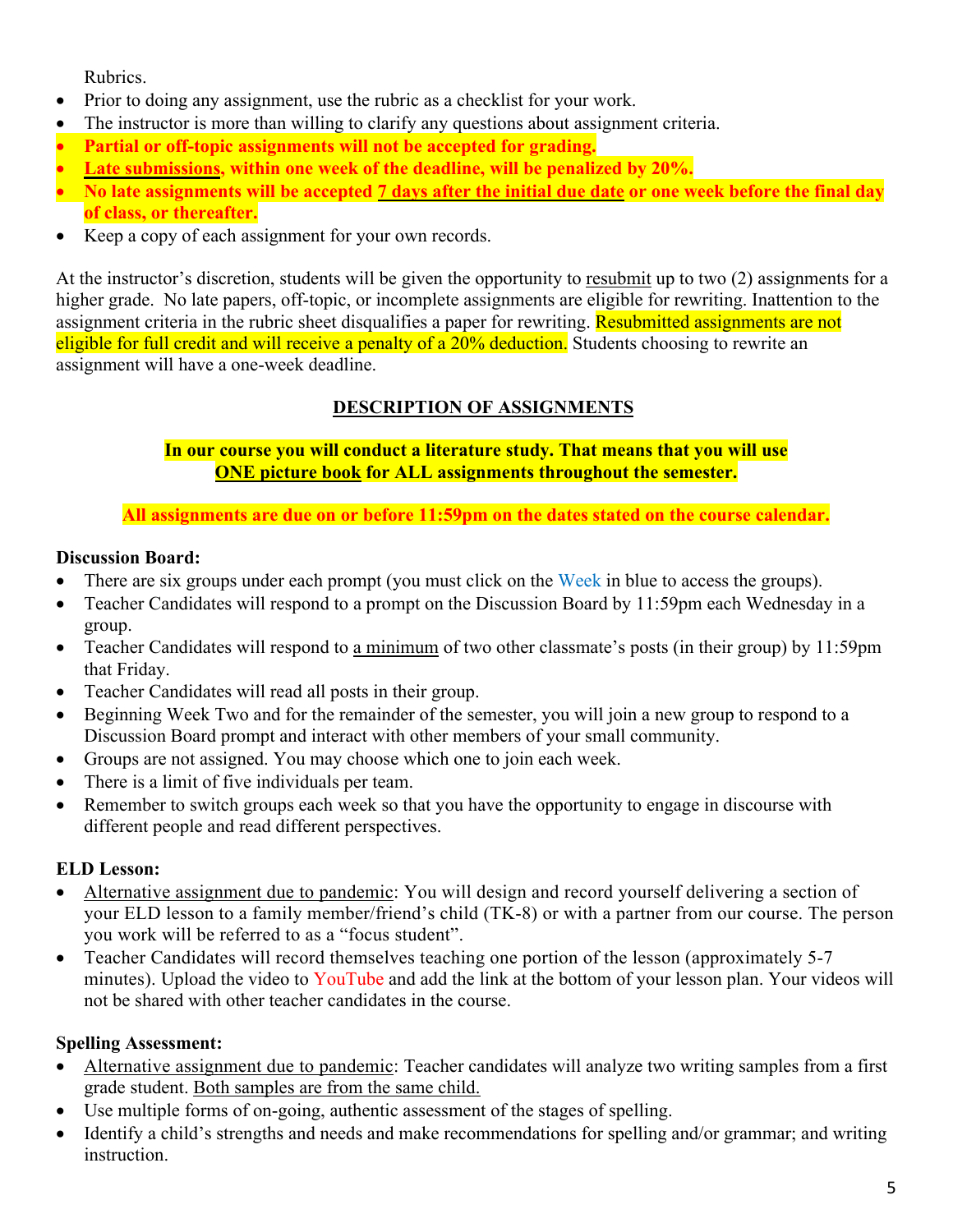## **Signature Assignment - Writing Process (Instruction, Assessment and Reflection):**

- Alternative assignment due to pandemic: You will teach your lesson to your "focus student" (family member/friend's child (TK-8) or with a partner from our course).
- If you pair with another teacher candidate, each of you will take turns being the "teacher" and student".
- Using ELA standards, the "teacher" will select a focus for the writing.
- Using any video conferencing tool (Zoom, FaceTime, Google Duo, etc.), the "teacher" will walk the "student" through the entire writing process: prewrite, draft, revise, edit and publish.
- You will submit the "focus student's" work for each stage of the writing process, along with your own reflection.
- See Appendix A for requirements and rubric.

## **Visual and Performing Arts (VAPA) Lesson:**

- This part of your literature study unit moves "beyond" the selected work of children's literature, but it remains based upon the book. In this case, the content will be derived from the Visual & Performing Arts Framework (visual arts, drama, dance, music).
- Using a theme, idea, or artistic technique found in the storybook, you will create a VAPA project that includes grade level VAPA and ELA standards.
- Alternative assignment due to pandemic: You will not submit a lesson plan, but you will post pictures of the activities and final product(s) to the Discussion Board and Dropbox.

## **Virtual Field Trip:**

- Taking inspiration from your picture book, you will choose a content area and integrate it with ELA and technology.
- Alternative assignment due to pandemic: You will upload your Virtual Field Trip to Discussion Board and Dropbox and provide feedback to at least three other classmate's Virtual Field Trips.
- You must include the following:
	- Content Area, Subject, Grade Level, ELA Standards, Content Area Standards,
	- Basic facts about that topic (examples: population, demographic info, significance of topic, etc.), Places to visit in that location or places to visit to learn about the topic (examples: cities, buildings, museums, statues), Pictures and images, and a culminating activity.
	- **You must include links to external sources. That is what makes the field trip interactive! Failure to do so will result in a significant grade reduction.**

## **Field Experience, Clinical 2 - S4 @ The Beach:**

- ALL credential candidates are required to log their fieldwork hours on  $S4@$  The Beach. Due to the pandemic, we will use alternative assignments to meet the requirements.
- Information on how to complete the Fieldwork log can be found on the Office of Clinical Practice website at [www.csulb.edu/ocps4.](http://www.csulb.edu/ocps4)
- You will upload your work at the end of the semester. After you upload or copy/paste the alternative assignments to S4  $\omega$ . The Beach, you will upload a copy of that file to BeachBoard's Dropbox.
- Do not email the instructor with questions about S4. Any inquiries should be directed to the Office of Clinical Practice.

| <b>Field Experience Alternative Assignment Equivalency Hours</b> |          |  |
|------------------------------------------------------------------|----------|--|
| <b>ELD</b> Lesson                                                | 2 hours  |  |
| <b>Spelling Assessment</b>                                       | 2 hours  |  |
| <b>Signature Assignment: Writing Process</b>                     | 3 hours  |  |
| <b>VAPA</b> Lesson                                               | 1 hour   |  |
| Virtual Field Trip                                               | 2 hours  |  |
| <b>Total Hours:</b>                                              | 10 hours |  |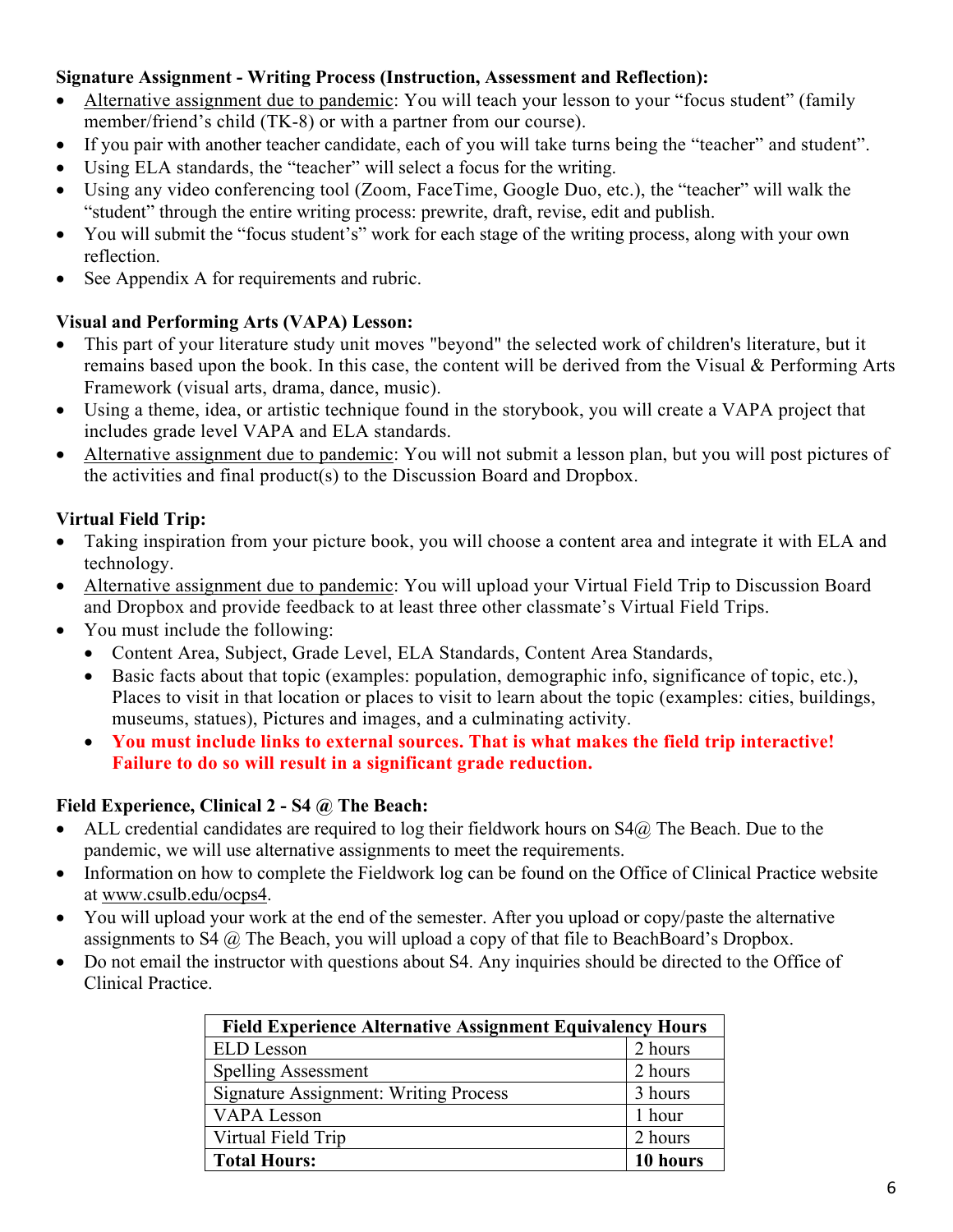## **Evaluation Points:**

| <b>Assignment Description</b>                | <b>Points</b> | Linked to SLO    |
|----------------------------------------------|---------------|------------------|
| Attendance/In Class Participation            | 20            | $SLO$ #4         |
| <b>ELD</b> Lesson                            | 10            | $SLO$ #2         |
| <b>Spelling Assessment</b>                   | 15            | $SLO$ #2         |
| <b>Signature Assignment: Writing Process</b> | 20            | $SLO$ #2         |
| VAPA Lesson                                  | 10            | $SLO$ #2         |
| Virtual Fieldtrip                            | 20            | $SLO$ #1         |
| Fieldwork (S4 $\omega$ ) The Beach)          |               | $SLOs \# 3 \& 4$ |

## **NO LATE SUBMISSIONS OF THE SIGNATURE ASSIGNMENT WILL BE ACCEPTED**

## **Course Grading Scale:**

| <b>Percent Range</b> | <b>Letter Grade</b> |
|----------------------|---------------------|
| $90 - 100\%$         |                     |
| $80 - 89\%$          |                     |
| $70 - 79\%$          | C                   |
| $60 - 69\%$          |                     |
| 59% and below        |                     |

## **EDEL 442 Course Calendar (Subject to Change)**

| <b>WEEK</b> | <b>COURSE TOPICS</b>                                                                            | <b>ASSIGNMENTS</b>                                                               |  |  |  |
|-------------|-------------------------------------------------------------------------------------------------|----------------------------------------------------------------------------------|--|--|--|
| $W-1$       | *Familiarize yourself with the tabs and discussions on BeachBoard (including the Virtual Office |                                                                                  |  |  |  |
| 1/18        | and Cyber Café).                                                                                |                                                                                  |  |  |  |
|             |                                                                                                 | *Read all of the materials in the Important Documents folder in our Content Tab. |  |  |  |
|             | *Purchase or rent the textbook                                                                  |                                                                                  |  |  |  |
| $W-2$       | *Introductions/Syllabus                                                                         | DUE:                                                                             |  |  |  |
| 1/25        | *BeachBoard                                                                                     | *Upload your MSCP Card to Dropbox on or before                                   |  |  |  |
|             | *Instructional Strategies                                                                       | 11:59pm on $1/29$                                                                |  |  |  |
|             | *Differentiated Instruction                                                                     | *Complete the Scavenger Hunt and upload to the Dropbox                           |  |  |  |
|             | *RICA Content Specifications                                                                    | on or before 11:59pm on 1/29                                                     |  |  |  |
|             | *RICA Overview                                                                                  | *Discussion Board (due on or before 11:59pm Wednesday)                           |  |  |  |
|             | *Accommodations                                                                                 | *Responses (due on or before 11:59pm on Friday)                                  |  |  |  |
| $W-3$       | *English Language Development<br>DUE:                                                           |                                                                                  |  |  |  |
| 2/1         | -ELD Quick Assessment                                                                           | Reading: Boyd-Batstone (BB) 1                                                    |  |  |  |
|             | *Selection of Culturally Responsive                                                             | *Reading: Griffin 2                                                              |  |  |  |
|             | Core Book                                                                                       | *Discussion Board (due on or before 11:59pm Wednesday)                           |  |  |  |
|             |                                                                                                 | *Responses (due on or before 11:59pm on Friday)                                  |  |  |  |
| $W-4$       | *Standard: Vocabulary & Concept                                                                 | DUE:                                                                             |  |  |  |
| 2/8         | Dev.                                                                                            | *ELD Quick Assessment due to Dropbox on or before                                |  |  |  |
|             | *Differentiated Instruction                                                                     | 11:59pm on 2/12                                                                  |  |  |  |
|             | *ELD Vocabulary & Concept                                                                       | *Reading: Griffin 3                                                              |  |  |  |
|             | Development Lesson                                                                              | *Discussion Board (due on or before 11:59pm Wednesday)                           |  |  |  |
|             | -ELD Strategies                                                                                 | *Responses (due on or before 11:59pm on Friday)                                  |  |  |  |
|             | -Lesson Planning                                                                                |                                                                                  |  |  |  |
| $W-5$       | *Book Walk                                                                                      | DUE:                                                                             |  |  |  |
| 2/15        | *Interactive Read Aloud                                                                         | *ELD Vocab. & Concept Dev. Lesson Plan due to the                                |  |  |  |
|             |                                                                                                 | Dropbox & video uploaded to YouTube on or before                                 |  |  |  |
|             |                                                                                                 | 11:59pm on $2/19$                                                                |  |  |  |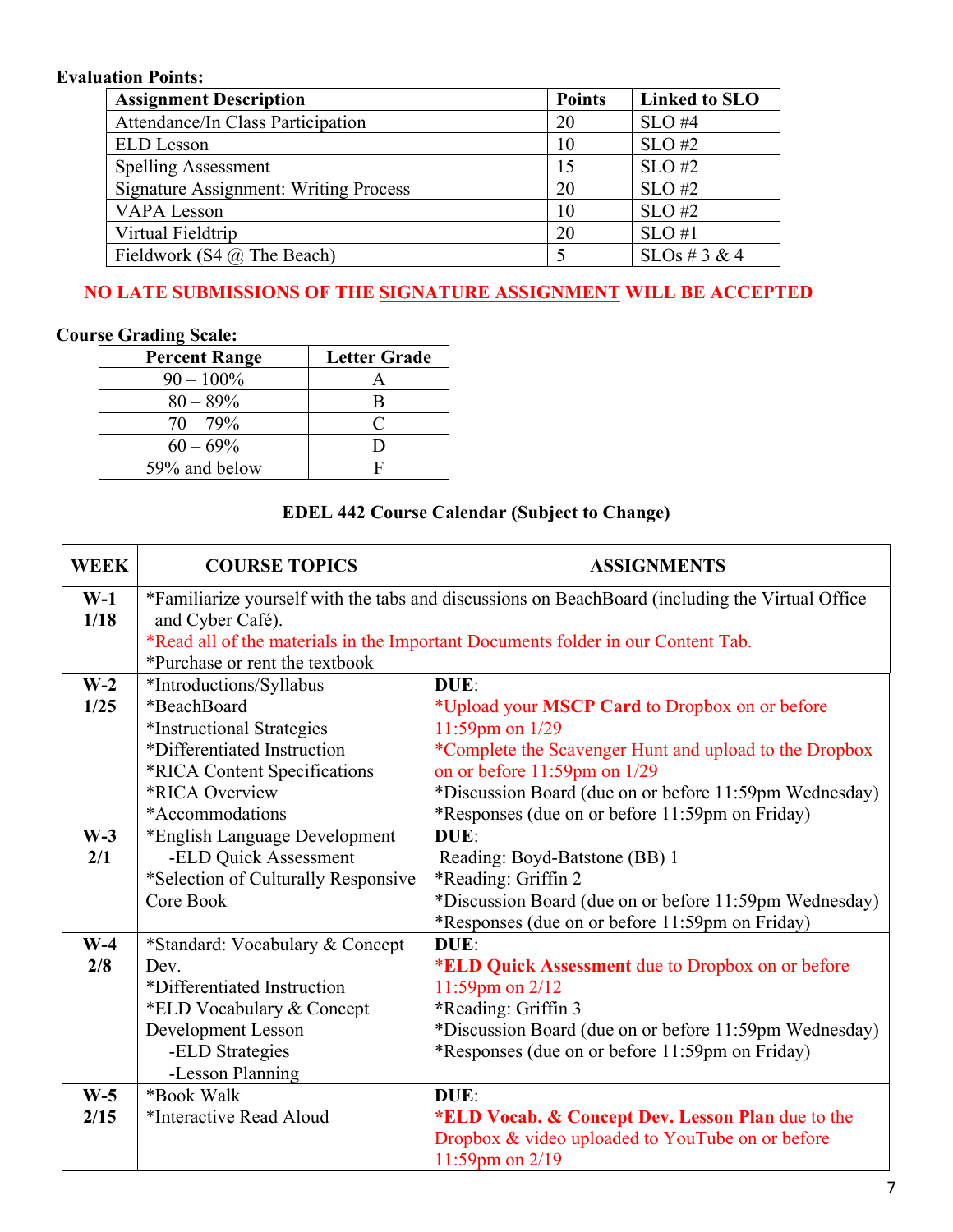|        |                                   | *Reading: BB 2 and 3                                             |
|--------|-----------------------------------|------------------------------------------------------------------|
|        |                                   | *Discussion Board (due on or before 11:59pm Wednesday)           |
|        |                                   |                                                                  |
|        |                                   | *Responses (due on or before 11:59pm on Friday)                  |
| $W-6$  | *Interactive Writing              | DUE:                                                             |
| 2/22   | *Character Study                  | *Conduct Book Walk, Interactive Read Aloud, and                  |
|        |                                   | <b>Character Study</b> with your focus student or a partner from |
|        |                                   | our course                                                       |
|        |                                   | *Reading BB 4                                                    |
|        |                                   | *Reading: Griffin 4                                              |
|        |                                   | *Discussion Board (due on or before 11:59pm Wednesday)           |
|        |                                   | *Responses (due on or before 11:59pm on Friday)                  |
| $W-7$  | *Signature Assignment Workshop-   | DUE:                                                             |
| 3/1    | Part I                            | *Character Study Semantic Maps due to the Discussion             |
|        |                                   | <b>Board</b>                                                     |
|        |                                   | *Reading: BB 5                                                   |
|        |                                   | *Discussion Board (due on or before 11:59pm Wednesday)           |
|        |                                   |                                                                  |
|        |                                   | *Responses (due on or before 11:59pm on Friday)                  |
| $W-8$  | *Signature Assignment Workshop-   | DUE:                                                             |
| 3/8    | Part II                           | *Begin Signature Assignment with your focus student or a         |
|        |                                   | partner from our course                                          |
|        |                                   | *Reading: BB 11                                                  |
|        |                                   | *Reading: Cox, Ch. 7 (File in the Content Tab)                   |
|        |                                   | *Discussion Board (due on or before 11:59pm Wednesday)           |
|        |                                   | *Responses (due on or before 11:59pm on Friday)                  |
| $W-9$  | *Developmental Stages of Spelling | DUE:                                                             |
| 3/15   | *Spelling Assessment Workshop-    | *Continue Signature Assignment with your focus student           |
|        |                                   | or a partner from our course                                     |
|        |                                   | *Reading: Cox, Ch. 10 (File in the Content Tab)                  |
|        |                                   | *Discussion Board (due on or before 11:59pm Wednesday)           |
|        |                                   | *Responses (due on or before 11:59pm on Friday)                  |
| $W-10$ | *Visual and Performing Arts       | DUE:                                                             |
| 3/22   | (VAPA)                            | *Spelling Assignment due to the Dropbox on or before             |
|        | *VAPA-ELD/SDAIE Lesson            | Friday, 3/26                                                     |
|        | Planning Workshop                 | *Reading: Cox 10                                                 |
|        | *Standard: Vocabulary & Concept   | *Discussion Board (due on or before 11:59pm Wednesday)           |
|        | Dev.                              | *Responses (due on or before 11:59pm on Friday)                  |
| $W-11$ |                                   |                                                                  |
| 3/29   |                                   | <b>Spring Break – Rest and Rejuvenate!</b>                       |
| $W-12$ | *Special Education Overview       | DUE:                                                             |
| 4/5    |                                   | *Signature Assignment Due to Dropbox on Monday, 4/5              |
|        |                                   | $(a)$ 11:59pm                                                    |
|        |                                   | *Reading: Griffin Skim Chapters 5 - 7                            |
|        |                                   | *Discussion Board (due on or before 11:59pm Wednesday)           |
|        |                                   | *Responses (due on or before 11:59pm on Friday)                  |
| $W-13$ | *Integrating Lessons using        | DUE:                                                             |
| 4/12   | Technology – Virtual Field Trip   | *Picture or video of VAPA product due to the                     |
|        |                                   | <b>Discussion Board AND Dropbox on or before</b>                 |
|        |                                   | <b>Wednesday</b> , 4/14                                          |
|        |                                   | *Responses (due by 11:59pm on Friday)                            |
|        |                                   | *Reading: Griffin Skim Chapters 8 - 9                            |
|        |                                   | *Discussion Board (due on or before 11:59pm Wednesday)           |
|        |                                   |                                                                  |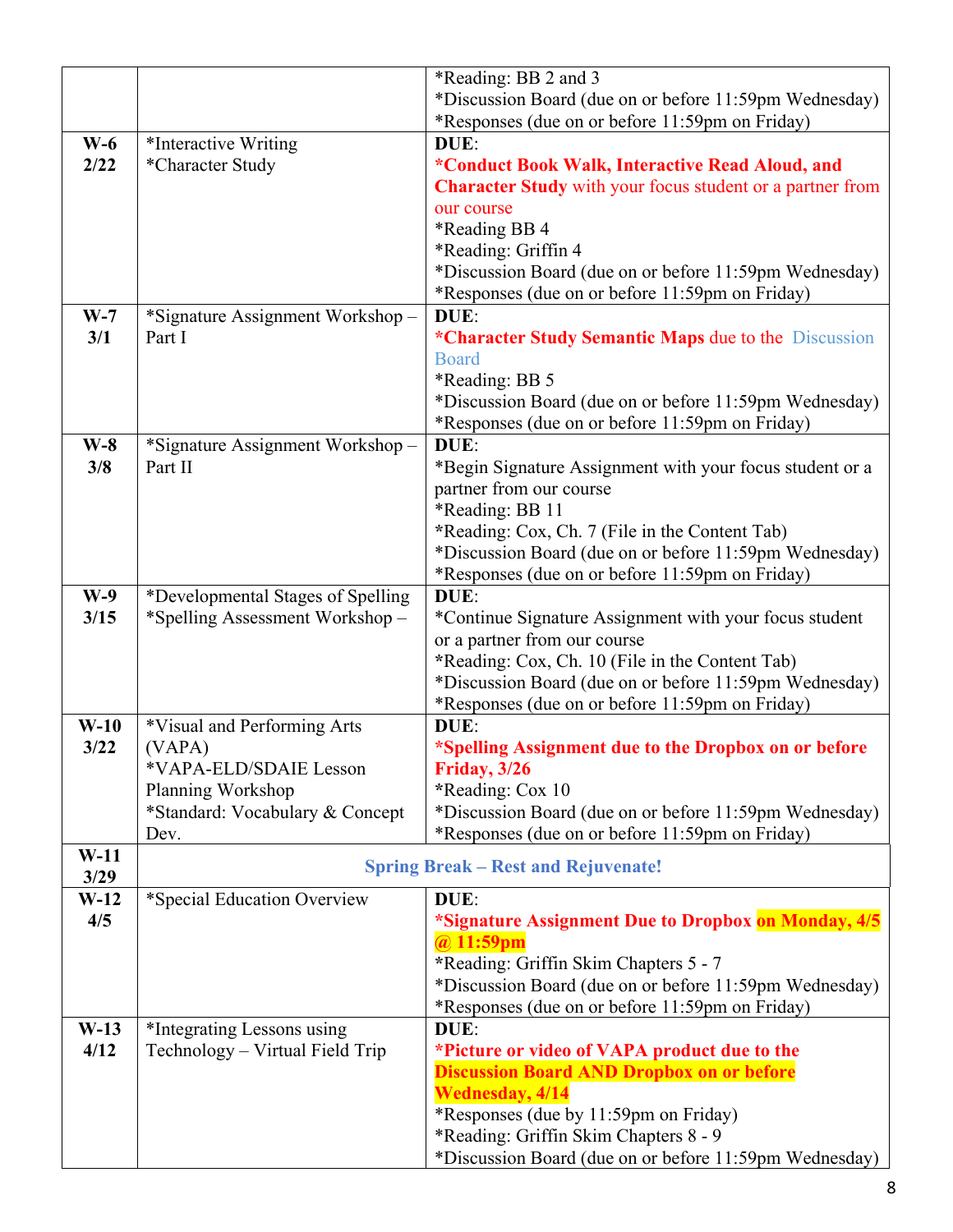|        |                                 | *Responses (due on or before 11:59pm on Friday)        |
|--------|---------------------------------|--------------------------------------------------------|
| $W-14$ | *New Teacher Survival Guide     | DUE:                                                   |
| 4/19   |                                 | *Reading: Griffin 10                                   |
|        |                                 | *Discussion Board (due on or before 11:59pm Wednesday) |
|        |                                 | *Responses (due on or before 11:59pm on Friday)        |
| $W-15$ | *Culturally Responsive Pedagogy | DUE:                                                   |
| 4/26   |                                 | *Virtual Fieldtrip due to the Discussion Board AND     |
|        |                                 | <b>Dropbox on or before Wednesday, 4/28</b>            |
|        |                                 | *Discussion Board (due on or before 11:59pm Wednesday) |
|        |                                 | *Responses (due on or before 11:59pm on Friday)        |
| $W-16$ | *Content Completed              | DUE:                                                   |
| 5/3    |                                 | *Submit 10 hours to S4 $\omega$ The Beach              |
|        |                                 | *Confirmation of S4 Submission due to Dropbox          |

**NO LATE SUBMISSIONS OF THE SIGNATURE ASSIGNMENT WILL BE ACCEPTED**

# **I look forward to a successful semester!**

**Appendix A**



**Multiple Subject Credential Program**

**Signature Assignment for EDEL 442: Teaching Language Arts**

*Process Writing: Instruction, Assessment, and Reflection*

## **Program Learning Outcome Assessed:**

## **SLO 2**-**Lesson Implementation and Assessment**

- 1. Lesson is taught in alignment with specified standards (TPE 4.3)
- 2. Objective/Learning Target is clearly communicated to all Teacher Candidates (TPE 3.1, 3.2, 4.4)
- 3. Materials are prepared and utilized effectively (TPE 4.3)
- 4. Appropriate pacing is used to teach the lesson and monitor for student learning (TPE 1.5, 4.3, 4.4, 4.7)
- 5. A variety of questioning and active participation (overt and covert) strategies are used throughout the lesson (TPE 4.3)
- 6. The results of active participation strategies are used to adjust the instruction (TPE 1.8, 5.1, 5.2)
- 7. Teacher Candidates are engaged in self-assessment (TPE 4.5, 5.3)
- 9. Effectively implements appropriate and available technology (TPE 3.7, 3.8, 4.7, 4.8, 5.3)

## **Alternative Assignment due to Pandemic: Di[rections for Teacher Candidates](https://nam12.safelinks.protection.outlook.com/?url=https%3A%2F%2Fstore.cognella.com%2F82452-1C-001&data=04%7C01%7Cstacy.griffin%40csulb.edu%7Cade629eb648f4cf7d71508d8a08ad48d%7Cd175679bacd34644be82af041982977a%7C0%7C0%7C637435865439420000%7CUnknown%7CTWFpbGZsb3d8eyJWIjoiMC4wLjAwMDAiLCJQIjoiV2luMzIiLCJBTiI6Ik1haWwiLCJXVCI6Mn0%3D%7C1000&sdata=eGo%2BoyqIHtEkcHjRF2tkiks8I%2BAnl7Fr7w9EYcT73nw%3D&reserved=0)**

1. You will teach your lessons to your "focus student" [\(family member/fr](mailto:orders@cognella.com)iend's child (TK-8) or with a partner from our course).

2. Based on your **mentor text and ELA standards**, you will teach each stage of the writing process: prewrite, draft, revise, edit and pub[lish. Refer to Signature Assignment PowerP](https://www.cde.ca.gov/be/st/ss/index.asp)oint in our Signature Assignment Content Tab.

3. I[f working with a partner from the course, you will each take turns wit](http://www.cde.ca.gov/be/st/ss/documents/finalelaccssstandards.pdf)h the roles of "teacher" and "student". Partners will video conference each other, using any video conferencing tool (Zoom, FaceTime, Google Duo, etc.).

4. Write your reflection by responding to the prompts in the Signature Assignment Reflection Guiding Questions in our Signature Assignment Content Tab.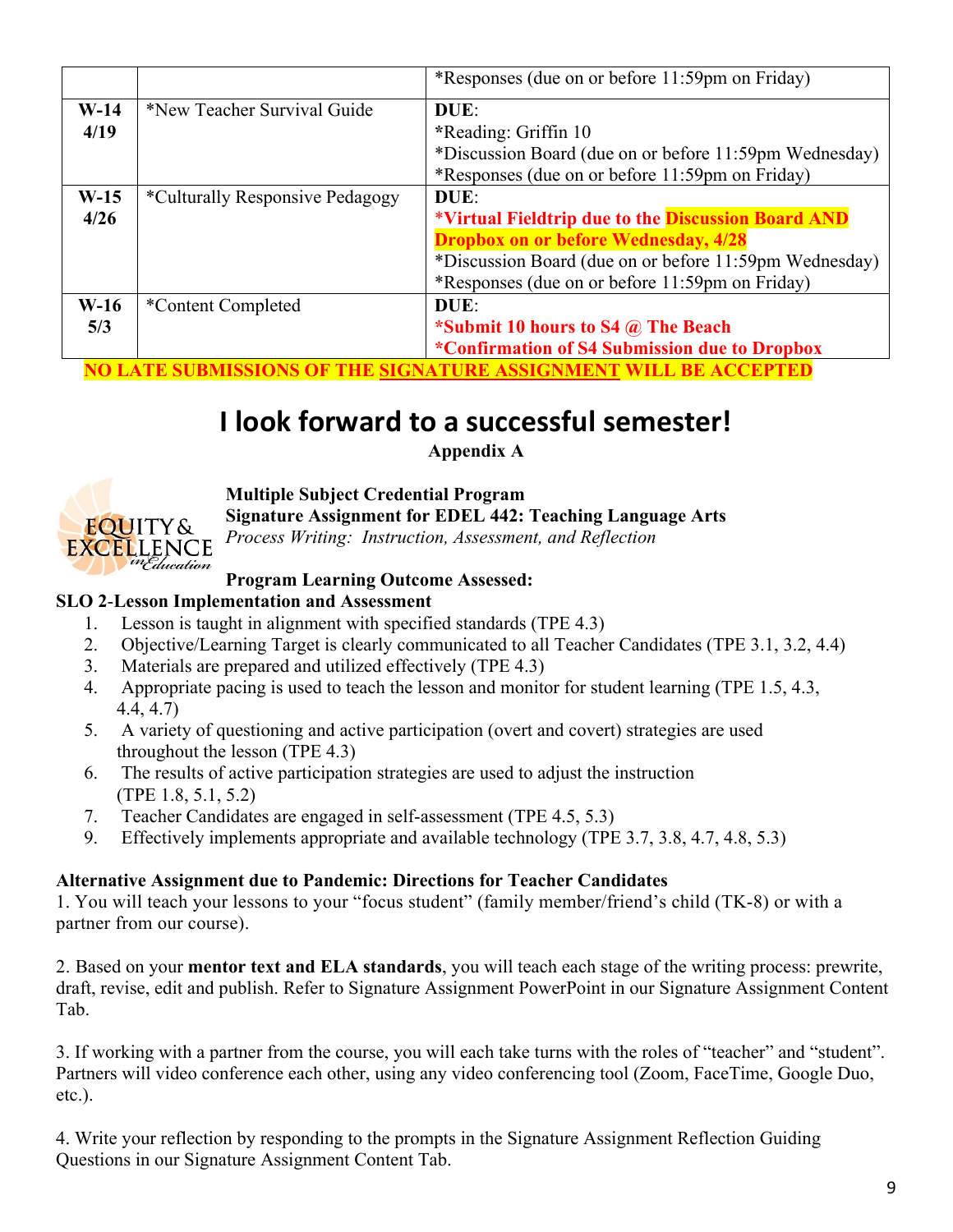5. Upload scanned copies of your "focus student's" writing which reflects each stage of the writing process (see below for detailed directions).

## **1) Writing Instruction and Assessment**

Your "student" will participate in a writing process and writing assessment activity. You have two options. Please choose from the following:

**A)** A published **book** from your "student" that will be submitted for this assignment. In addition, evidence of the writing process (drafts) must be turned in.

Requirements include:

- Evidence of effective writing instructional strategies
- Applied formative, summative, and student self-assessment
- Appropriate use of available technology
- A bound or digital book
- Prewriting
- Rough drafts
- Edited piece
- Final copy of the writing (must be typed)

## *OR…*

**B)** A published **writing piece** from your "student" that will be submitted for this assignment. In addition, evidence of the writing process (drafts) must be turned in.

Requirements include:

- Evidence of effective writing instructional strategies
- Applied formative, summative, and student self-assessment
- Appropriate use of available technology
- Prewriting
- Drafting
- Revising
- Editing
- Publishing (final copy of the writing must be typed)

## **2) Reflection and assessment**

Includes formative, summative, and student self-assessment and analysis of the Writing Instruction and Assessment activity.

## **DIRECTIONS FOR THE REFLECTION AND SELF-ASSESSMENT ESSAY:**

- To complete this assignment, write a reflective analysis about the writing instruction and assessment experience.
- Discuss the relationship between collecting and analyzing assessment data to providing instructional adaptations for your "student".
- Discuss how your experience is informed by theory and practice by making reference to your readings in the required textbooks, and to RICA Content Specifications.

## **Required Expectations**

As part of this project you should provide the following: (1) an appropriate and detailed language objective, (2) clearly identified writing strategies (3) evidence of the writing process (pre-writing, drafts, revising, editing), (4) final typed copy of book or published writing and (5) reflective analysis and assessment. It is expected that you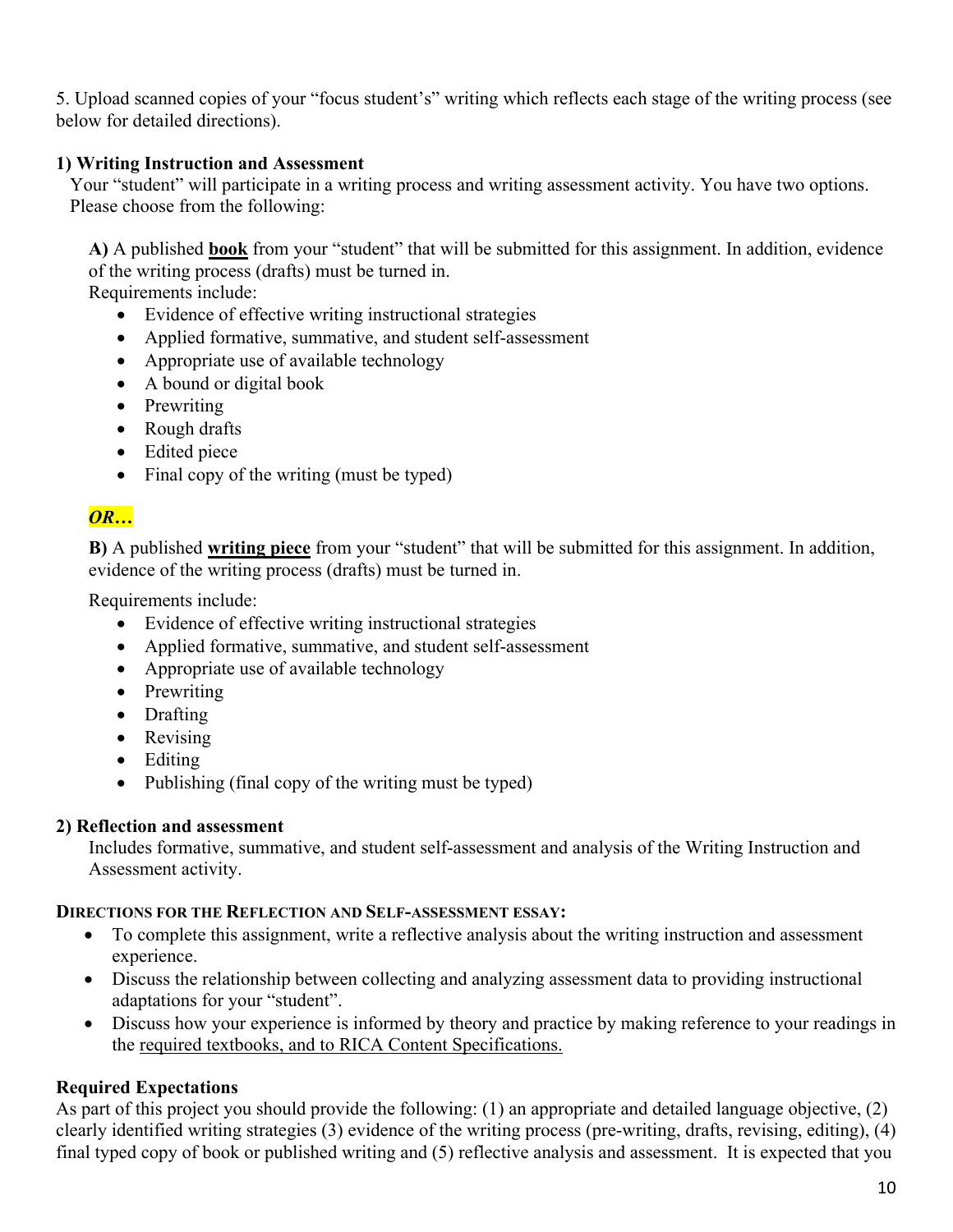will use your discipline specific knowledge to make decisions about adaptations and generated rationale statements.

| SLO <sub>2</sub><br><b>Lesson</b><br><b>Implementa</b><br>tion and<br><b>Assessment</b><br><b>Measured</b>                            | $\mathbf{0} =$<br>Can't<br><b>Score</b>       | $1 =$<br><b>Does Not Meet</b><br><b>Expectations</b>                                                                                                                                                         | $2 =$<br><b>Meets Some</b><br><b>Expectations</b>                                                                                                                                       | $3 =$<br><b>Meets Expectations</b>                                                                                                                                                                                            | $4 =$<br><b>Exceeds Expectations</b>                                                                                                                                                                                                                                                               |
|---------------------------------------------------------------------------------------------------------------------------------------|-----------------------------------------------|--------------------------------------------------------------------------------------------------------------------------------------------------------------------------------------------------------------|-----------------------------------------------------------------------------------------------------------------------------------------------------------------------------------------|-------------------------------------------------------------------------------------------------------------------------------------------------------------------------------------------------------------------------------|----------------------------------------------------------------------------------------------------------------------------------------------------------------------------------------------------------------------------------------------------------------------------------------------------|
| <b>Teaching</b><br><b>Objective</b><br><b>TPEs: 3.1,</b><br>3.2, 4.3, 4.4<br>4.7                                                      | Missing<br>or off-<br>topic<br>submissi<br>on | Objective is not<br>clearly<br>communicated.<br>Lack of critical<br>thinking and<br>participation<br>strategies<br>throughout the<br>lesson.                                                                 | Objective is<br>communicated.<br>Provides minimal<br>critical thinking<br>questioning and<br>participation<br>strategies and/or are<br>weakly connected<br>throughout the<br>lesson.    | Objective is<br>communicated.<br>Provides some<br>critical thinking<br>questioning<br>strategies and some<br>effective<br>participation<br>strategies throughout<br>lesson.                                                   | <b>Objective</b> is clearly<br>communicated to students.<br>A variety of critical<br>thinking questioning<br>strategies and multiple,<br>effective active<br>participation strategies<br>(engagement/data-<br>gathering) are used<br>throughout lesson.                                            |
| <u>Assessment</u><br><b>TPEs: 1.8,</b><br>4.4, 4.5, 4.8,<br>5.1, 5.2                                                                  | Missing<br>or off-<br>topic<br>submissi<br>on | Focus Student<br>did not self-<br>assess writing.<br>Teacher used<br>assessment tools<br>and recorded<br>data<br>inaccurately.                                                                               | Little evidence of<br>Focus Student self-<br>assessment on their<br>writing.<br>Teacher used one<br>assessment tool and<br>recorded partial data<br>accurately.                         | <b>Focus Student</b><br>applied self-<br>assessment to their<br>writing at some<br>point in the process.<br>Teacher applied few<br>formative and<br>summative<br>assessment tools and<br>clearly recorded data<br>accurately. | Focus Student engaged in<br>self-assessment.<br>Teacher used formative<br>assessment tools and<br>reporting assessment data<br>(the writing process).<br>Teacher used summative<br>assessment to identify<br>strengths and needs.                                                                  |
| <b>Instructiona</b><br><b>l Strategies</b><br>and<br><b>Technology</b><br><b>TPEs: 3.1,</b><br>3.7, 3.8, 4.3,<br>4.7, 4.8, 5.3<br>5.4 | Missing<br>or off-<br>topic<br>submissi<br>on | Writing<br>instructional<br>strategies were<br>not included.<br>Recommendatio<br>ns were<br>inconsistently,<br>or not aligned<br>with state<br>standards or<br>assessments; no<br>technology is<br>included. | Applied one writing<br>instructional<br>strategy.<br>Recommendations<br>were partially<br>aligned with state<br>standards or<br>assessments; little to<br>no technology is<br>included. | Applied a few<br>writing instructional<br>strategies and were<br>accurately cited.<br>Recommendations<br>were aligned with<br>state standards and<br>assessments and<br>include evidence of<br>instructional<br>technology.   | Teacher applied various<br>writing instructional<br>strategies appropriately<br>and accurately cited each<br>strategy.<br><b>Recommended strategies</b><br>and activities were aligned<br>with state standards,<br>available technology,<br>differentiated, and<br>developmentally<br>appropriate. |

|  |  |  | <b>Scoring Rubric: Analytic Scoring Rubric for EDEL 442 Signature Assignment</b> |
|--|--|--|----------------------------------------------------------------------------------|
|  |  |  |                                                                                  |